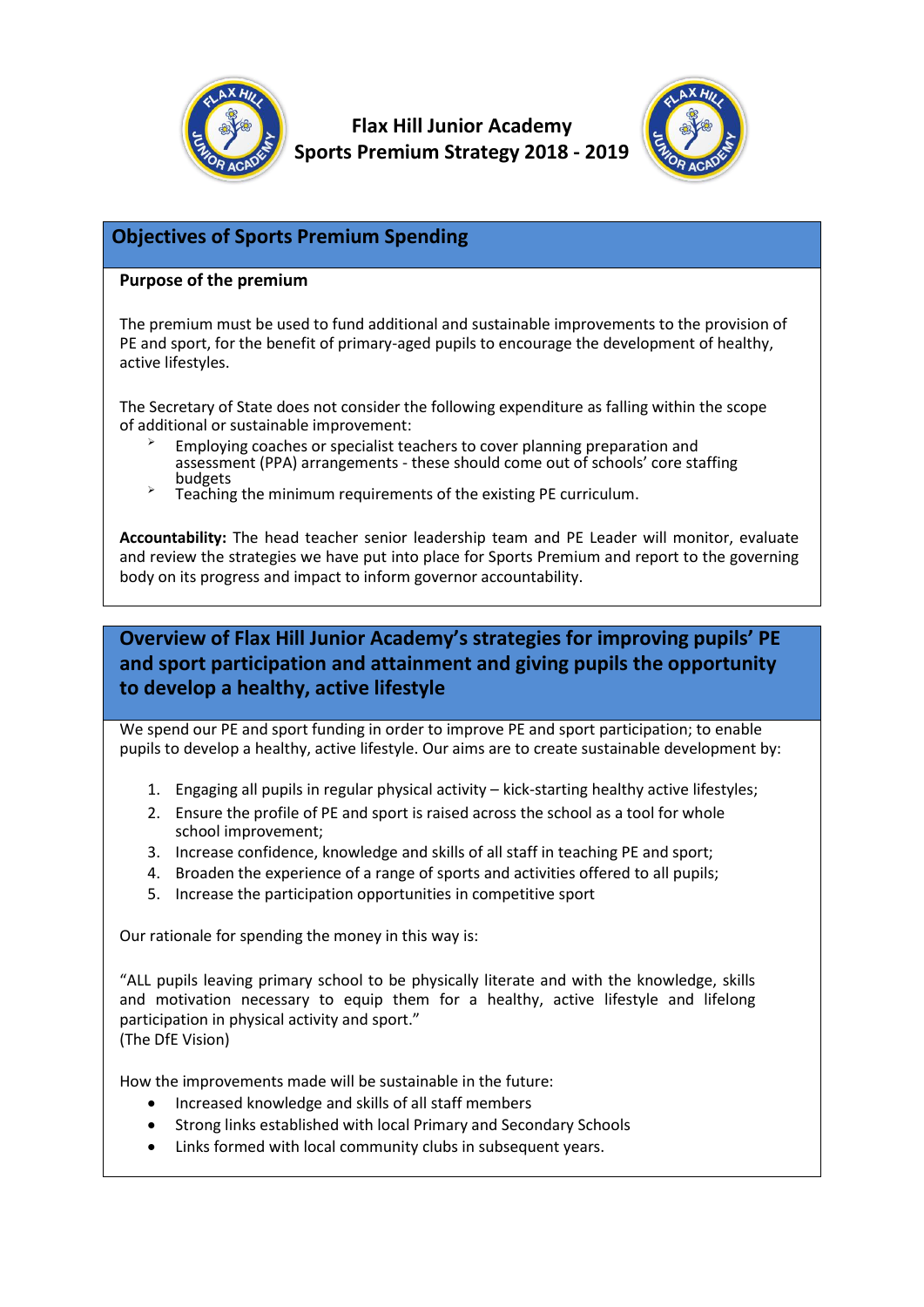**At Flax Hill Junior Academy, the PE and Sports funding is spent in a variety of ways with the direct and explicit aim of making additional and sustainable improvements to the provision of PE and sport. This is for the benefit of all pupils to encourage the development of healthy, active lifestyles.**

**A breakdown of the 2017/18 expenditure is shown below, together with its impact on PE, sport and healthy active lifestyles' outcomes:**

#### **Sport Premium Grant Received 2017-18 £18,000**

| A breakdown of the expenditure for the year 2017/2018 is shown below,                                                                         |                                                                                                                                                                                                                                                                              |                                                                                                                                                                                                                                                                      |                                                   |  |  |  |  |
|-----------------------------------------------------------------------------------------------------------------------------------------------|------------------------------------------------------------------------------------------------------------------------------------------------------------------------------------------------------------------------------------------------------------------------------|----------------------------------------------------------------------------------------------------------------------------------------------------------------------------------------------------------------------------------------------------------------------|---------------------------------------------------|--|--|--|--|
| together with its impact:                                                                                                                     |                                                                                                                                                                                                                                                                              |                                                                                                                                                                                                                                                                      |                                                   |  |  |  |  |
| <b>Strategy</b>                                                                                                                               | <b>Description</b>                                                                                                                                                                                                                                                           | Evidence/Impact                                                                                                                                                                                                                                                      | Amount (£)                                        |  |  |  |  |
| 1. Engaging all pupils in<br>regular physical activity -<br>kickstarting healthy<br>active lifestyles;                                        | Year 4 swimming lessons.<br>In the Summer term<br>swimming lesson given to<br>those pupils in school<br>unable to swim 25m (Yr<br>$4-6)$<br>Purchase spare school PE<br>kit which can be used for                                                                            | Children in Year 4 had<br>one term of swimming<br>lessons. By the end of<br>this, 45% of children<br>could competently swim<br>25m+. An intervention in<br>the final term was<br>implemented for Y6's.<br>This enabled 91% of                                        | £3,500 (swimming SLA)<br>£100                     |  |  |  |  |
|                                                                                                                                               | those pupils who forget<br>to bring kit to school.                                                                                                                                                                                                                           | children at the end of Y6<br>to be able to swim 25m.<br>Kit was purchased and<br>distributed to classes so<br>children can always<br>participate in PE.                                                                                                              |                                                   |  |  |  |  |
| 2. Ensure the profile of<br>PE and sport is raised<br>across the school as a<br>tool for whole school<br>improvement;<br>Increase confidence, | Whole school Baseline<br>assessments of physical<br>fitness in Autumn term. 3<br>Assessment windows<br>during the year to assess<br>pupil levels of fitness.<br>Playground leaders'<br>scheme introduced for<br>Year 5 and 6 pupils for<br>the year.<br>In the Spring/Summer | 45% of children increased<br>their baseline fitness<br>measurement from the<br>start of the academic<br>year to the end.<br>Playground leaders were<br>able to experience<br>delivering sessions to<br>younger children in the<br>school.<br>A cricket staff meeting | £1500 (Premier<br><b>Education Group)</b><br>£300 |  |  |  |  |
| knowledge and skills of<br>all staff in teaching PE<br>and sport;                                                                             | term provide CPD for<br>member/s of staff to<br>increase their level of<br>subject knowledge and<br>ability to plan high<br>quality PE lessons. PE<br>Leader to attend training<br>and then feedback to<br>staff PE Leader to<br>support staff with                          | was undertaken and then<br>all staff taught a half<br>term of cricket - having<br>the confidence to do this<br>to a high standard.                                                                                                                                   |                                                   |  |  |  |  |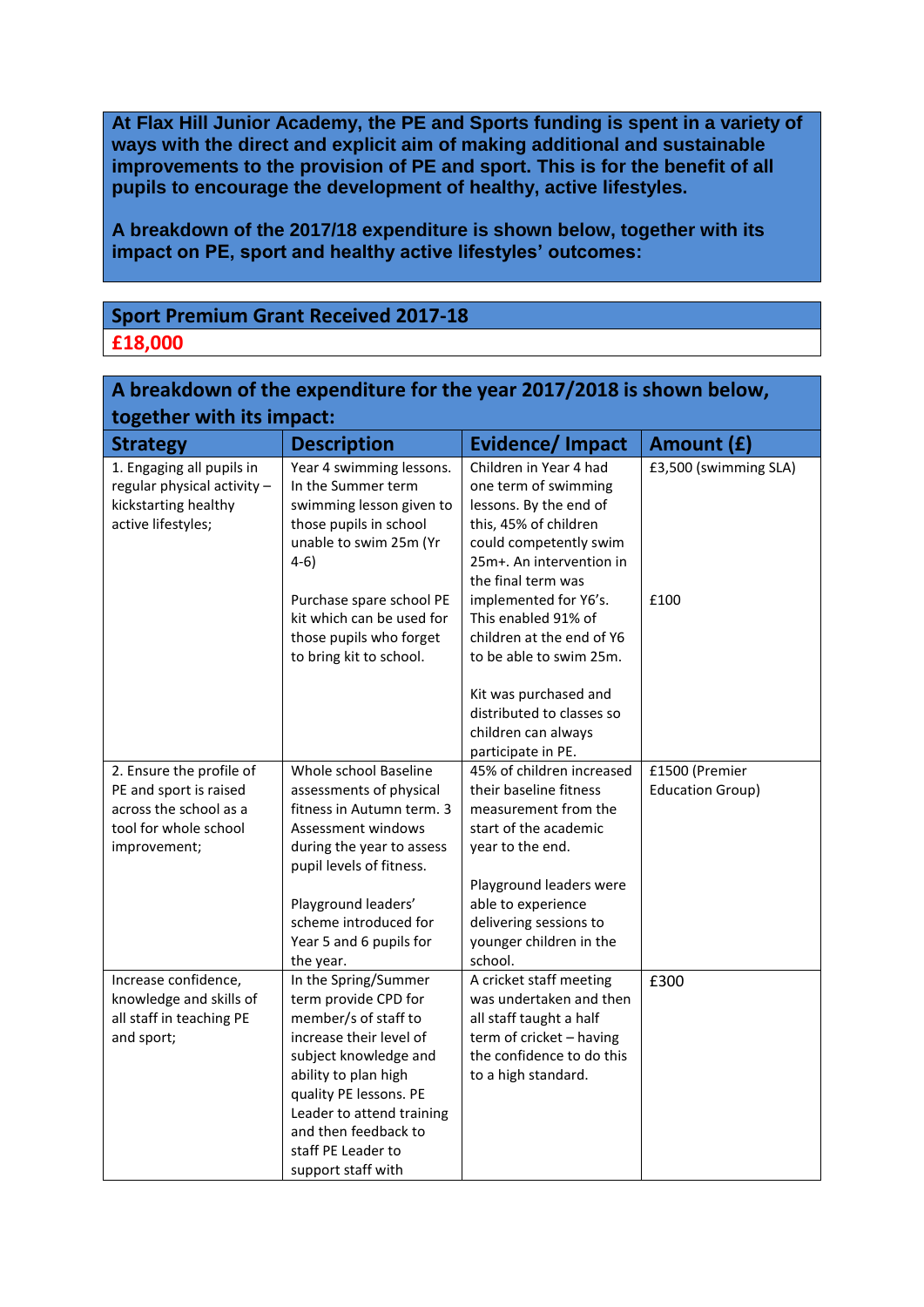|                                                                                            | planning high quality PE<br>lessons.                                                                                                                                                                                                                                                                                                           |                                                                                                                                                                                                                                                                                                                                                  |                  |
|--------------------------------------------------------------------------------------------|------------------------------------------------------------------------------------------------------------------------------------------------------------------------------------------------------------------------------------------------------------------------------------------------------------------------------------------------|--------------------------------------------------------------------------------------------------------------------------------------------------------------------------------------------------------------------------------------------------------------------------------------------------------------------------------------------------|------------------|
| Broaden the experience<br>of a range of sports and<br>activities offered to all<br>pupils; | Extra-curricular clubs<br>(2x/week for 30 weeks)<br>provided by Premier<br><b>Education Group</b><br>including:<br>· Football,<br>• Netball<br>• Archery,<br>• Cricket<br>• Trampoline<br>• Street Dance<br>• Cross Country<br>• Athletics<br>Year 6 residential to<br>outdoor education centre<br>(Standon Bowers). Sports<br>premium used to | Extra-curricular clubs<br>enabled a variety of<br>sports throughout the<br>year. 85% of clubs were<br>full.<br>100 different children<br>took part in these clubs.<br>Year 6 children were able<br>to partake in a week<br>away from home -<br>learning valuable life<br>skills and participate in a<br>range of skills (e.g rock-<br>climbing). | £6,600<br>£5,500 |
| Increase the participation                                                                 | subsidise costs.<br><b>Entered into Cluster</b>                                                                                                                                                                                                                                                                                                | Flax Hill entered a range                                                                                                                                                                                                                                                                                                                        | £500             |
| opportunities in                                                                           | competitions including,                                                                                                                                                                                                                                                                                                                        | of sporting events                                                                                                                                                                                                                                                                                                                               |                  |
| competitive sport                                                                          | cross country, football<br>(boys and girls), tag                                                                                                                                                                                                                                                                                               | throughout the year.<br>Teams and individual                                                                                                                                                                                                                                                                                                     |                  |
|                                                                                            | rugby, hockey                                                                                                                                                                                                                                                                                                                                  | successes were                                                                                                                                                                                                                                                                                                                                   |                  |
|                                                                                            | competitions (Supply<br>costs).                                                                                                                                                                                                                                                                                                                | accomplished by many.                                                                                                                                                                                                                                                                                                                            |                  |

# **Sport Premium Grant Allocated 2018-19**

### **£18,740**

## **A breakdown of the projected expenditure for the year 2018/2019 is shown below, together with its projected impact:**

| <b>Strategy</b>      | <b>Description</b>  | <b>Proposed impact</b>                          | Amount (£) |
|----------------------|---------------------|-------------------------------------------------|------------|
| A full time member   | The member of       | Team teaching $-$ staff will get the            | 13,000     |
| of staff provided by | staff will provide: | opportunity to team teach with a skilled        |            |
| 'Premier'.           | - Team Teaching     | member of staff.                                |            |
|                      | opportunities.      | Lunchtime club (playmakers) - children will     |            |
|                      | - Lunchtime club    | have to opportunity to participate in a         |            |
|                      | - One after school  | lunchtime club where older children will        |            |
|                      | club each week.     | have the chance to become leaders (creating     |            |
|                      | - Parent and        | games for younger children).                    |            |
|                      | children fitness    | After school club - children will benefit from  |            |
|                      | classes.            | a lunchtime club where different sports will    |            |
|                      | - Baseline          | be played (giving a range of different sports   |            |
|                      | <b>Measurements</b> | to try for children). Also, this will help      |            |
|                      | - Breakfast club    | engage children in sports.                      |            |
|                      | - Funtrition/       | Parent and children classes (Fitrition) - After |            |
|                      | Healthy lifestyle   | school, once a week, parents and children       |            |
|                      |                     | can come together to an after school club       |            |
|                      |                     | which will change each week (ranging from       |            |
|                      |                     | Yoga to fitness classes). This will hopefully   |            |